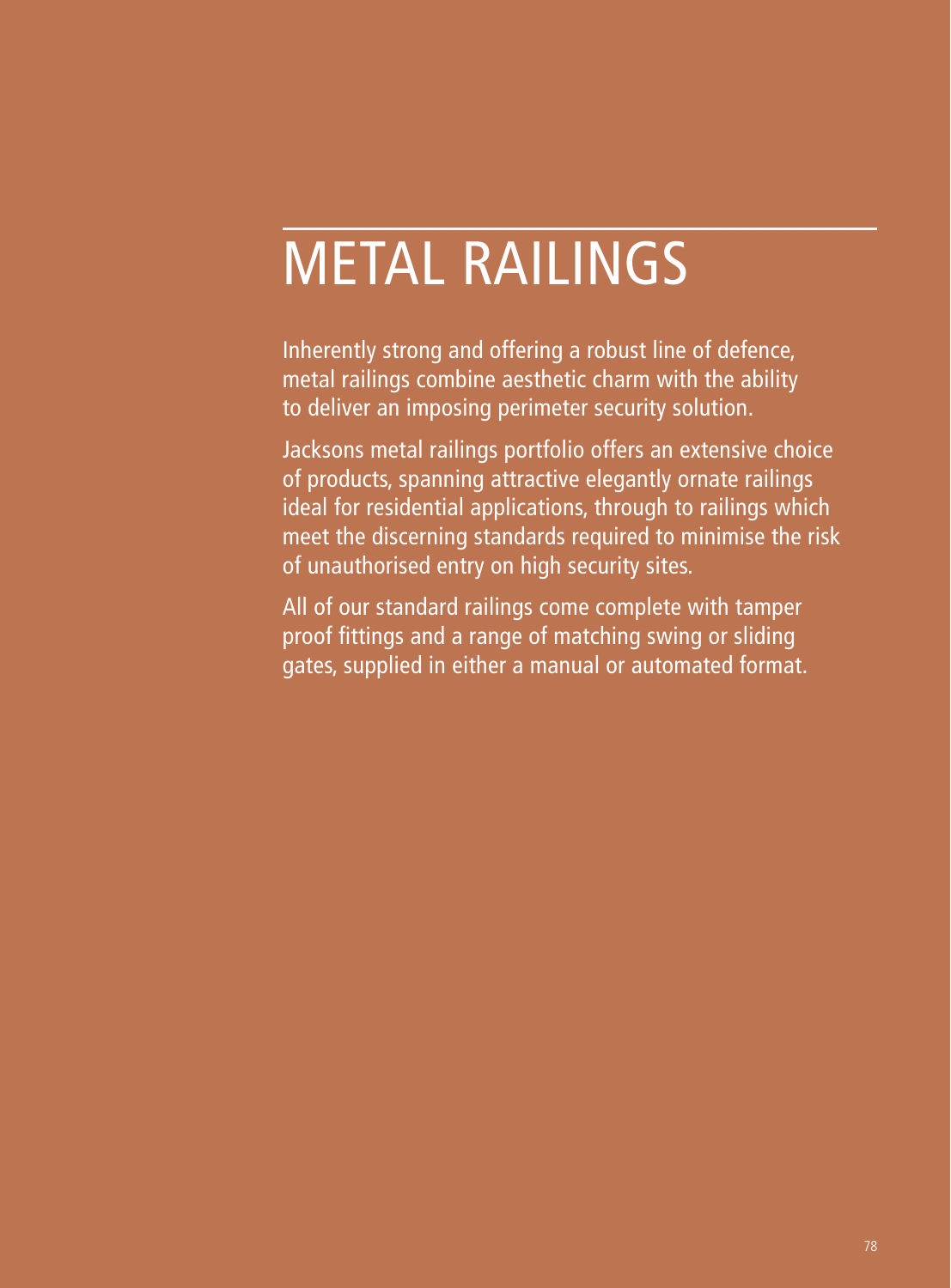# BOW TOP



Perfect for a wide variety of applications, Bow Top fencing and gates provide a versatile and durable demarcation and access solution. The pale-through-rail construction with no visible joins is immensely strong and because of its tubular design it is lighter than traditional solid steel and requires fewer support posts making installation faster and less costly.

- Unique vandal-proof panel to post connectors
- Domed post caps
- Option to include finials
- Panels can be manufactured to accommodate sloping ground
- **25-year service life guarantee**



#### **APPLICATIONS**

- ▶ Parks
- $\blacktriangleright$  Public areas
- $\blacktriangleright$  Schools

#### **PANELS**

Bow Top panels have two horizontal rails 50 x 25mm, the vertical round hollow section 19mm pales are passed through the top and bottom rails at 119mm centres and welded into position.

#### **GATES**

Matching single leaf and double leaf gates available

### **FINIAL OPTIONS**

Decorative options available, contact our sales team for more information.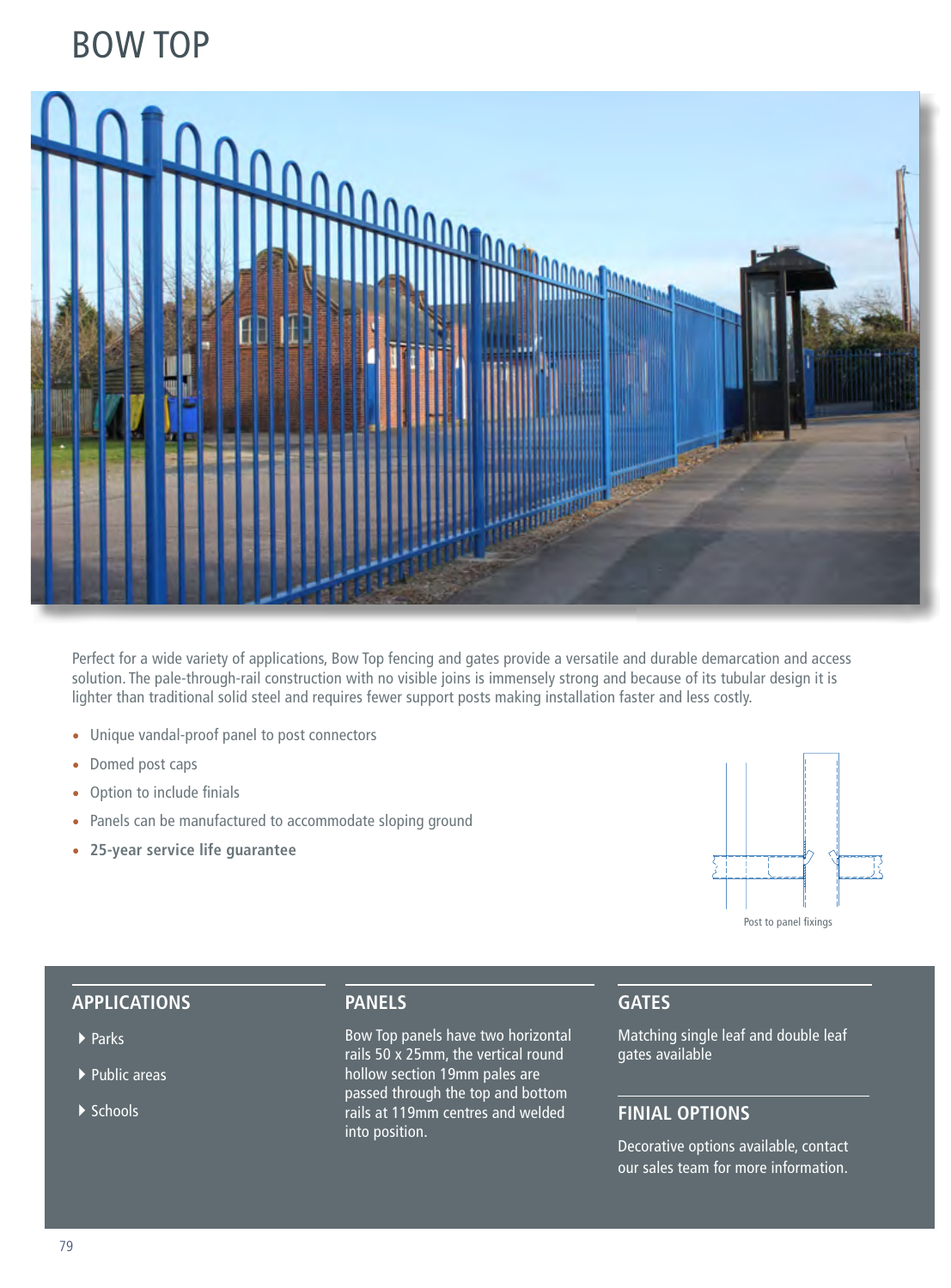

| HEIGHT (mm) | POST CENTRES (mm) | POST DIMENSIONS (mm) | OVERALL POST LENGTH (mm) |
|-------------|-------------------|----------------------|--------------------------|
| 1000        | 3014              | $60.3\ \emptyset$    | 1500                     |
| 1200        | 3014              | $60.3\varnothing$    | 1800                     |
| 1500        | 3014              | $60.3\ \emptyset$    | 2100                     |
| 1800        | 3014              | $60.3\ \omega$       | 2500                     |

#### **POST OPTIONS**

- Overlength set in concrete as standard
- Base plated to bolt down onto concrete
- Cranked to suit wall mounting

## **FINISHES**

- Hot dip galvanised to BS EN ISO 1461 as standard
- Hot dip galvanised and powder coated to BS EN 13438
- Marine coat for installations within 500m of salt water or an estuary

- Black RAL 9005
- Green RAL 6005
- Other colours are available on request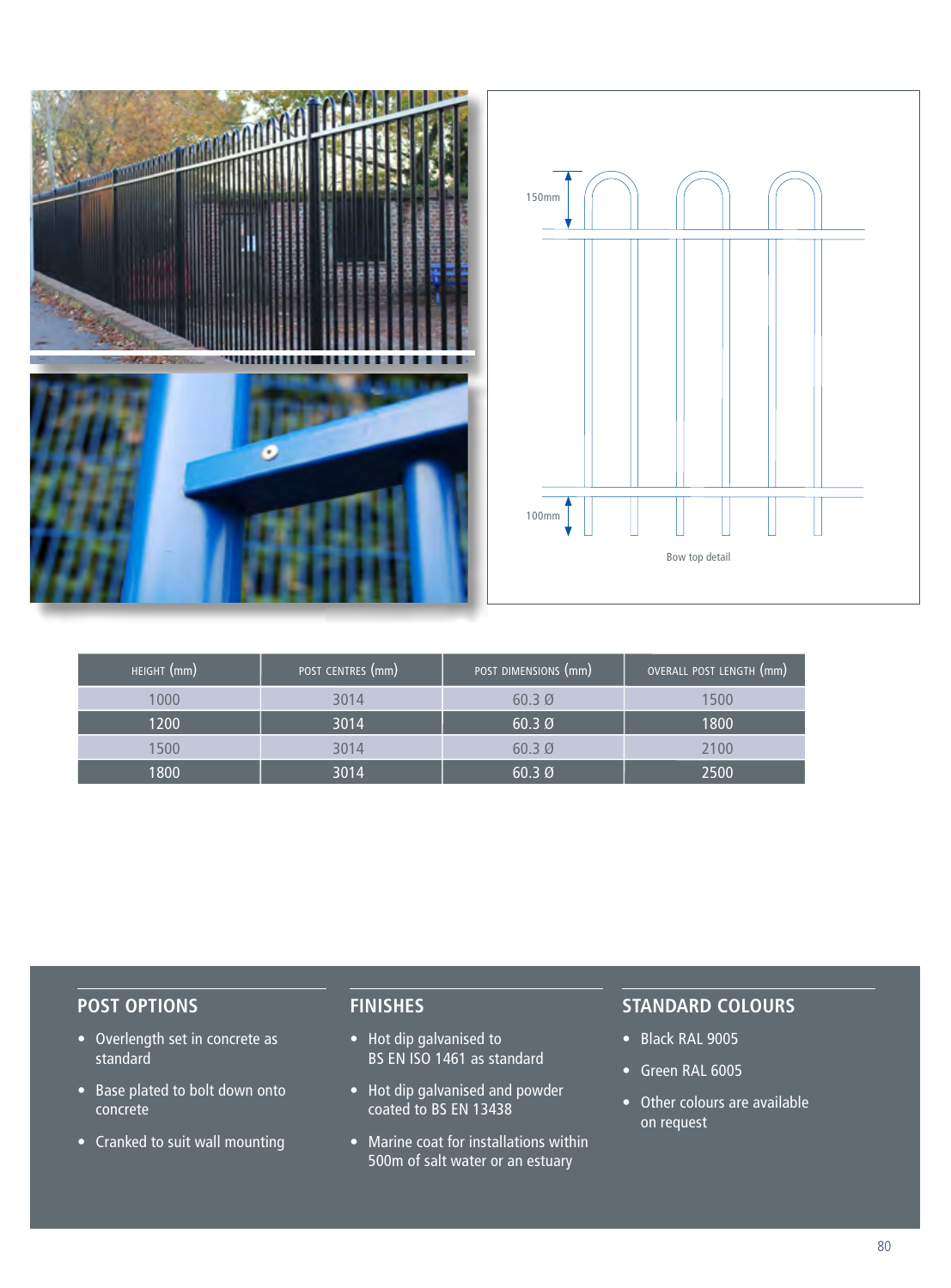# **ORNAMENTAL**



Our Ornamental fencing is designed to provide the aesthetic grace and form of traditional wrought iron railings with the strength and durability of galvanised or galvanised and powder coated steel. Whether in a parkland, corporate HQ or gated community, our Ornamental fencing adds high levels of security to a classical design.

- Custom designs available
- Pale spacing conforms to Building Regulations for anti-trap
- Various mounting options including on wall, inset or free standing
- Posts can be customised for Barbed wire / Razor wire / Rota Spike® / Alarm-aFence®
- **25-year service life guarantee**



#### **APPLICATIONS**

- ▶ Perimeters
- ▶ Medium High risk
- $\blacktriangleright$  Residential

### **GATES**

Matching single leaf and double leaf gates available

### **FINIAL OPTIONS**

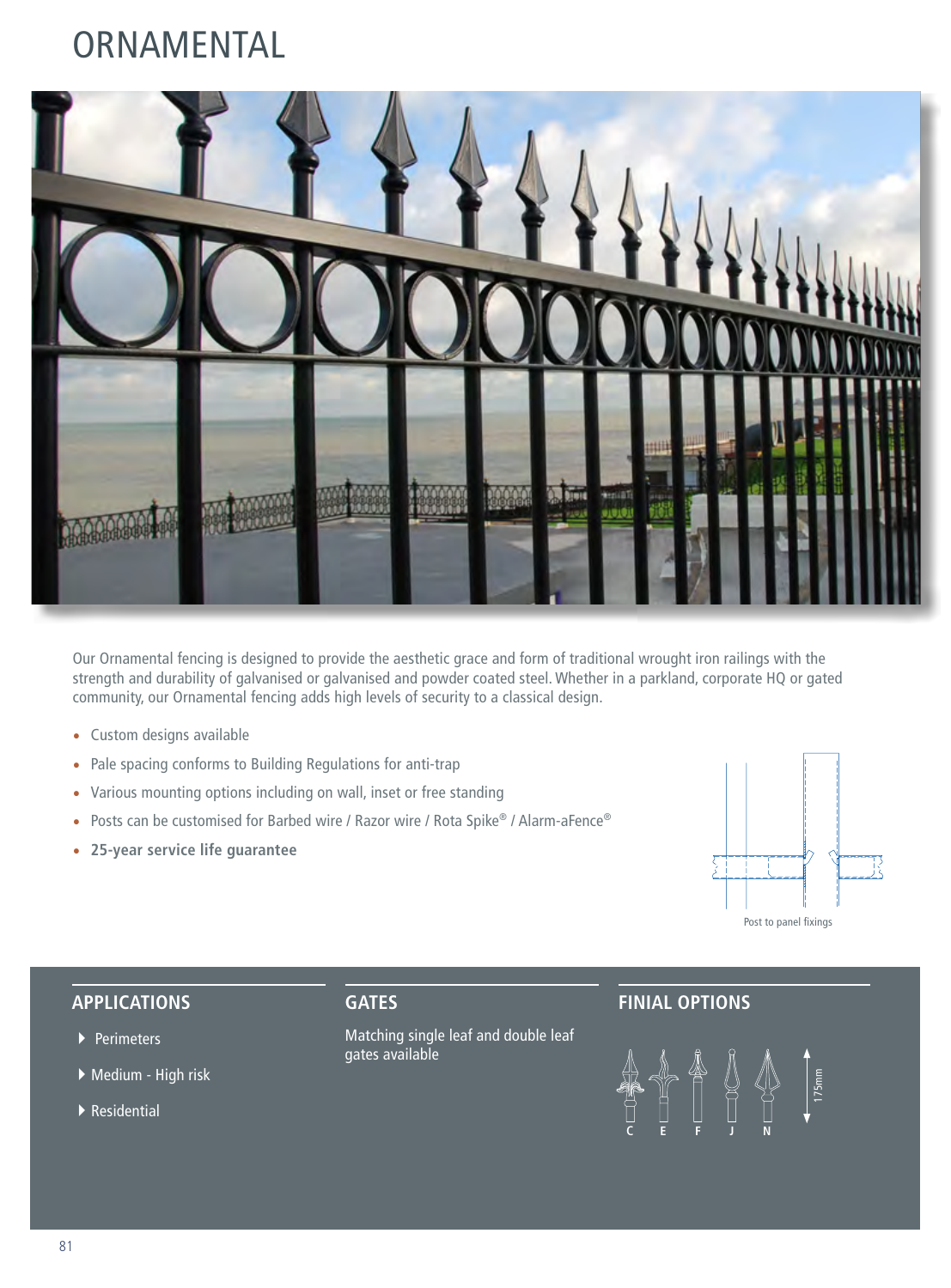

| HEIGHT (mm) | POST CENTRES (mm) | $\overline{\rm _1}$ POST DIMENSIONS $\rm (mm)^2$ | $\overline{\rm _1}$ OVERALL POST LENGTH ${\rm (mm)}$ |
|-------------|-------------------|--------------------------------------------------|------------------------------------------------------|
| 1000        | 3000              | $60 \times 60$                                   | 1600                                                 |
| 1200        | 3000              | $60 \times 60$                                   | 1800                                                 |
| 1500        | 3000              | $60 \times 60$                                   | 2100                                                 |
| 1800        | 3000              | $60 \times 60$                                   | 2500                                                 |
| 2000        | 3000              | $60 \times 60$                                   | 2800                                                 |
| 2500        | 3000              | $80 \times 60$                                   | 3300                                                 |
| 3000        | 2400              | $80 \times 60$                                   | 3800                                                 |

#### **POST OPTIONS**

- Overlength set in concrete as standard
- Base plated to bolt down onto concrete
- Cranked to suit wall mounting
- Post options include flat capped and ball top

#### **FINISHES**

- Hot dip galvanised to BS EN ISO 1461 as standard
- Hot dip galvanised and powder coated to BS EN 13438
- Marine coat for installations within 500m of salt water or an estuary

- Black RAL 9005
- Green RAL 6005
- Other colours are available on request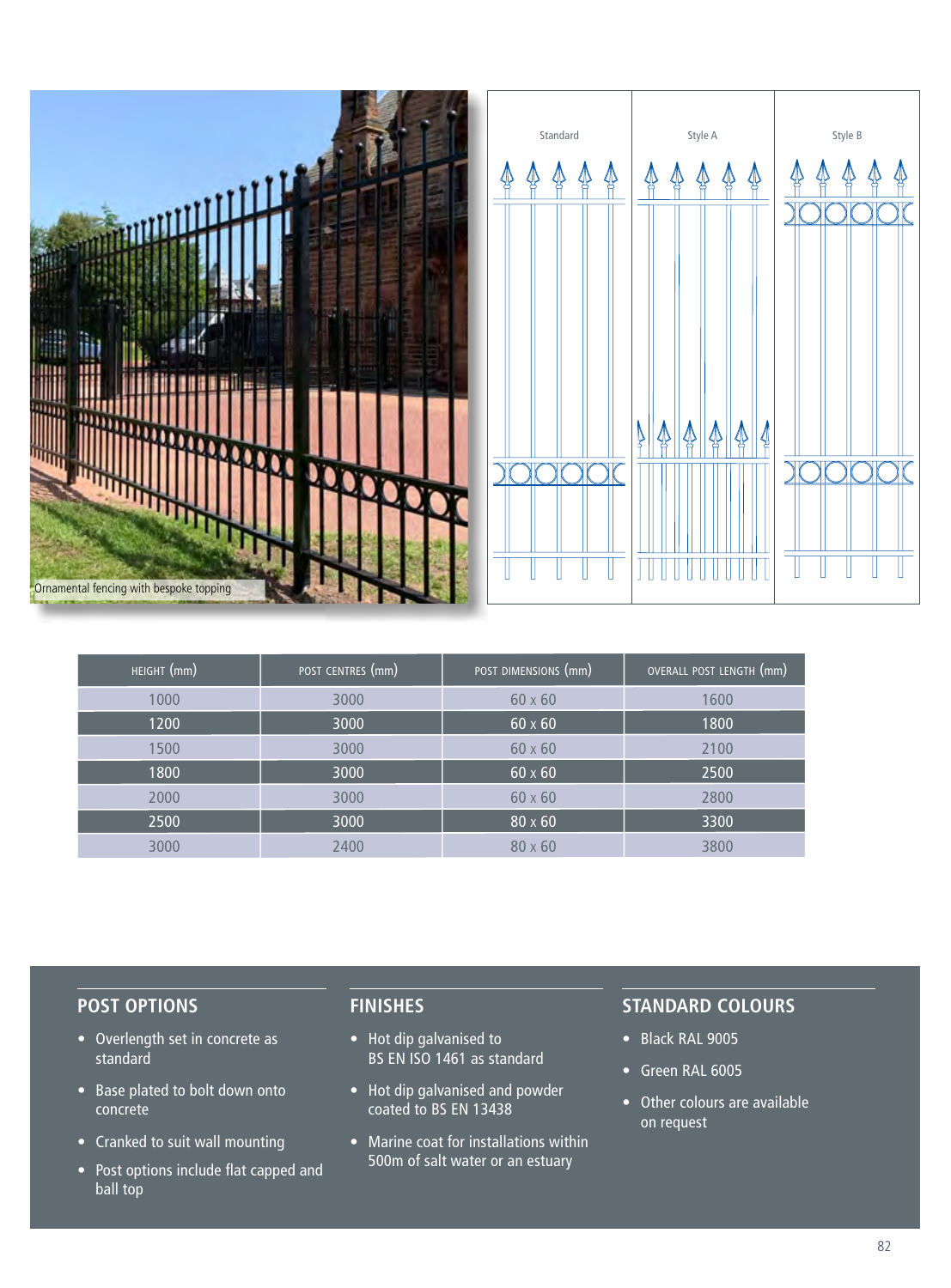# BARBICAN IMPERIAL® RESIDENTIAL

These striking steel vertical railings deliver an imposing first impression for any garden or housing project. The panel is constructed so the pale goes through the rail, ensuring there are no visible joins and anti-vandal fixings are used to attach the panel to its post, enhancing the fencing's security credentials.

- Standard heights 1000mm and 1250mm
- 119mm pale pitch
- 19mm pales
- Flat top pales as standard
- Panels can be manufactured to accommodate sloping ground
- **25-year service life guarantee**



Post to panel fixings



| HEIGHT (mm) | POST CENTRES (mm) | POST DIMENSIONS (mm) | OVERALL POST LENGTH (mm) |
|-------------|-------------------|----------------------|--------------------------|
|             | 3000              | $60 \times 60$       | 1600                     |
| 1250        | 3000              | $60 \times 60$       | 1850                     |

#### **APPLICATIONS**

- ▶ Parks
- $\blacktriangleright$  Public areas
- $\blacktriangleright$  Schools

#### **GATES**

Matching single leaf and double leaf gates available

#### **FINIAL OPTIONS**



#### **POST OPTIONS**

- Overlength set in concrete as standard
- Base plated to bolt down onto concrete
- Cranked to suit wall mounting

#### **FINISHES**

- Hot dip galvanised to BS EN ISO 1461 as standard
- Hot dip galvanised and powder coated to BS EN 13438
- Marine coat for installations within 500m of salt water or an estuary

- Black RAL 9005
- Green RAL 6005
- Other colours are available on request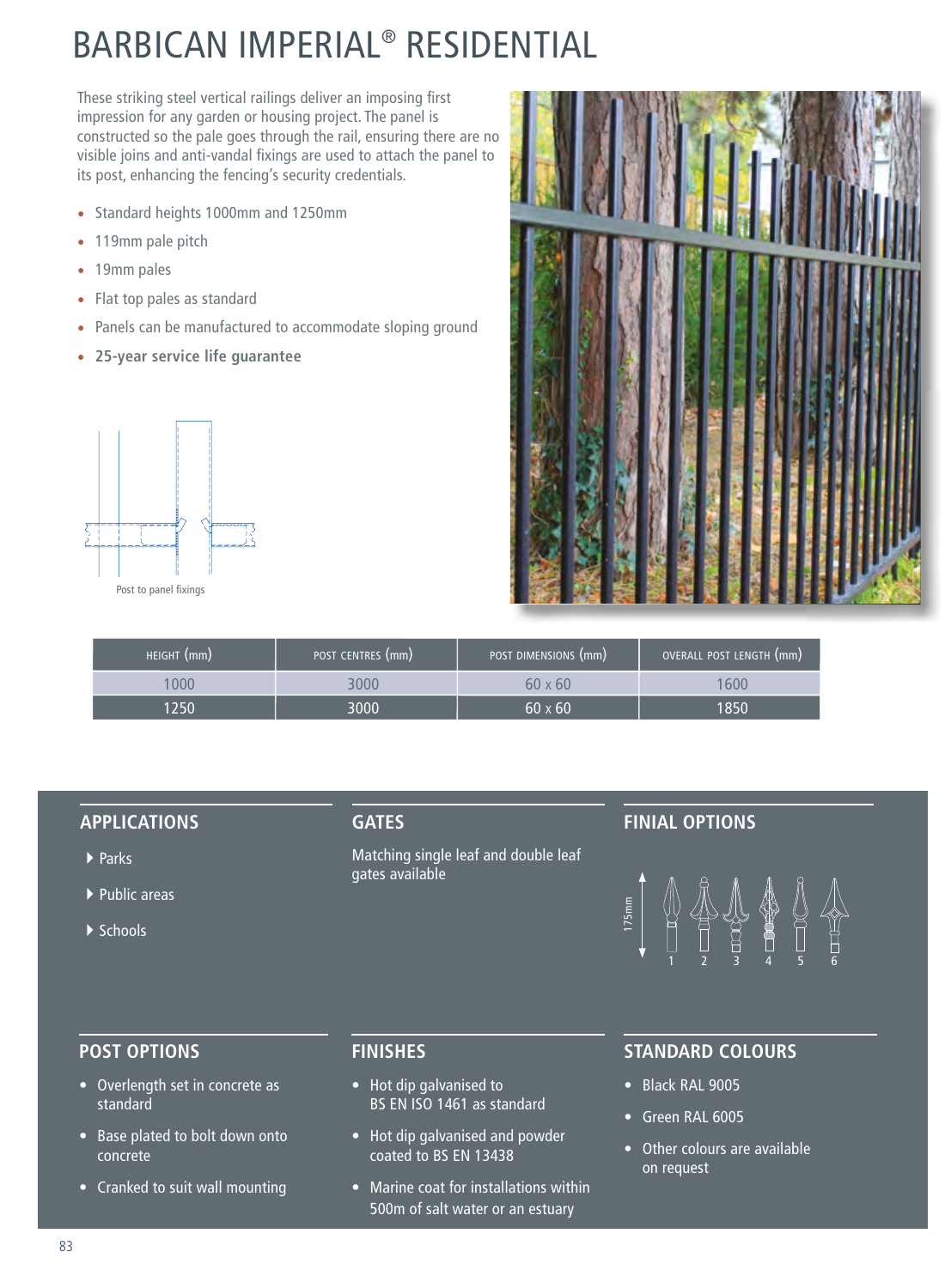# SENTRY® RESIDENTIAL

Sentry® Residential is perfect for use in residential applications, with their round 19mm pale giving the railing a contemporary look, an attractive and lighter alternative to our standard Sentry® fencing. The panels are fully welded tubular semi pale-through-rail construction, with concealed, vandal proof rail to post fixings.

- Standard height 1000mm and 1250mm
- Panels can be manufactured to accommodate sloping ground
- 19mm diameter pales
- **25-year service life guarantee**



Post to panel fixings



| HEIGHT (mm) | POST CENTRES (mm) | POST DIMENSIONS (mm) | OVERALL POST LENGTH (mm) |
|-------------|-------------------|----------------------|--------------------------|
| 000         |                   | $60 \times 60$       | 600                      |
| 1250        | 3000              | $60 \times 60$       | 1850                     |

#### **APPLICATIONS**

- $\blacktriangleright$  Parks
- $\blacktriangleright$  Public areas
- $\blacktriangleright$  Schools

#### **GATES**

Matching single leaf and double leaf gates available

#### **STANDARD COLOURS**

- Black RAL 9005
- Green RAL 6005
- Other colours are available on request

#### **POST OPTIONS**

- Overlength set in concrete as standard
- Base plated to bolt down onto concrete
- Cranked to suit wall mounting

#### **FINISHES**

- Hot dip galvanised to BS EN ISO 1461 as standard
- Hot dip galvanised and powder coated to BS EN 13438
- Marine coat for installations within 500m of salt water or an estuary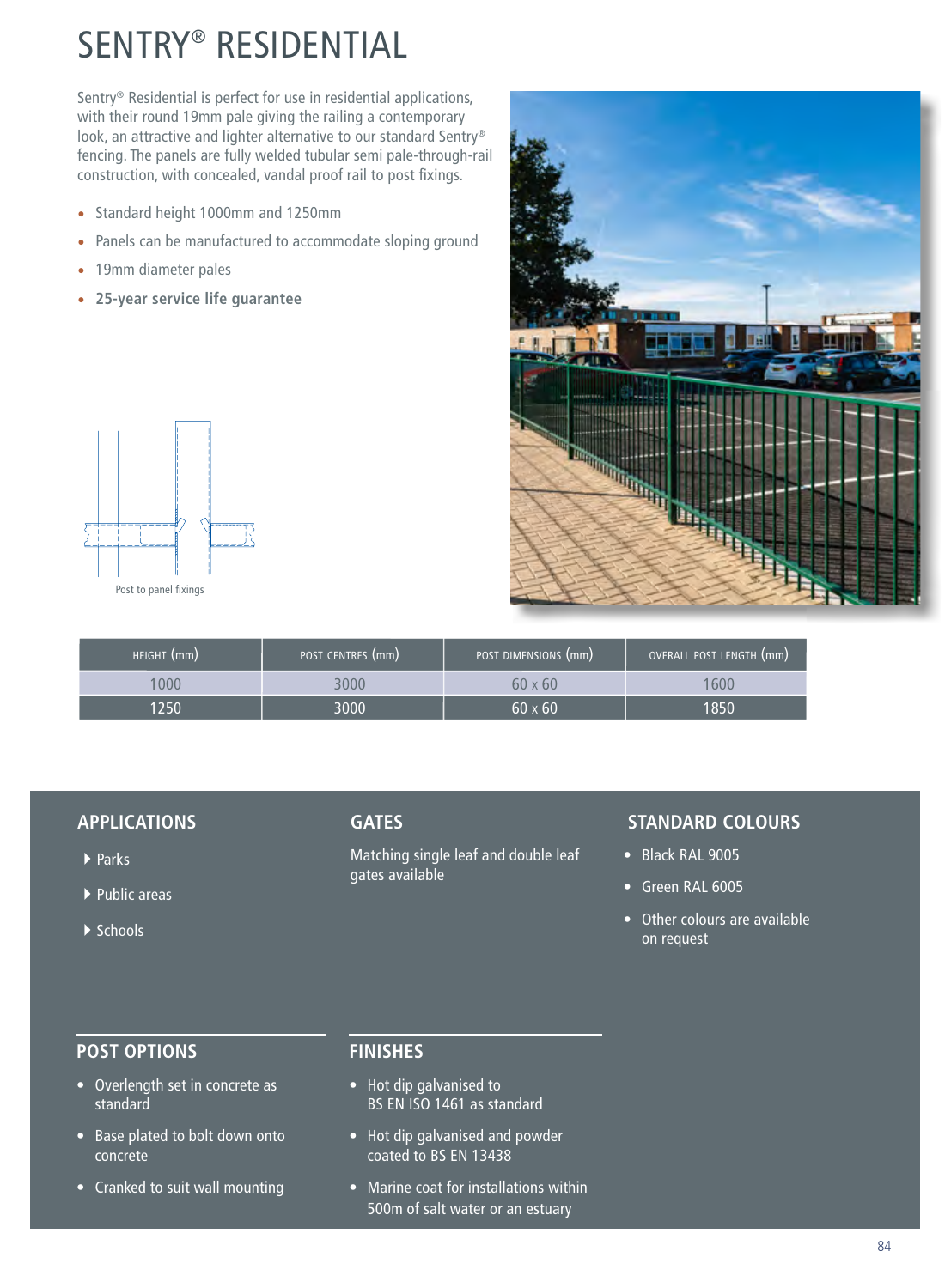# ESTATE RAILINGS



Jacksons Estate railings are strong, adaptable and cost effective replacement for traditional flat bar railings.

- Tubular and Rectangular Hollow Section construction
- All fittings galvanised or stainless steel
- **25-year service life guarantee**

#### **APPLICATIONS**

- ▶ Parkland
- $\blacktriangleright$  Residential developments

#### **PANELS**

Estate railings are constructed from 50 x 25 x 2 Rectangular Hollow Section posts with Ø19mm circular hollow section rails, with overall panel width at 1980mm.

#### **GATES**

Matching single leaf and double leaf gates available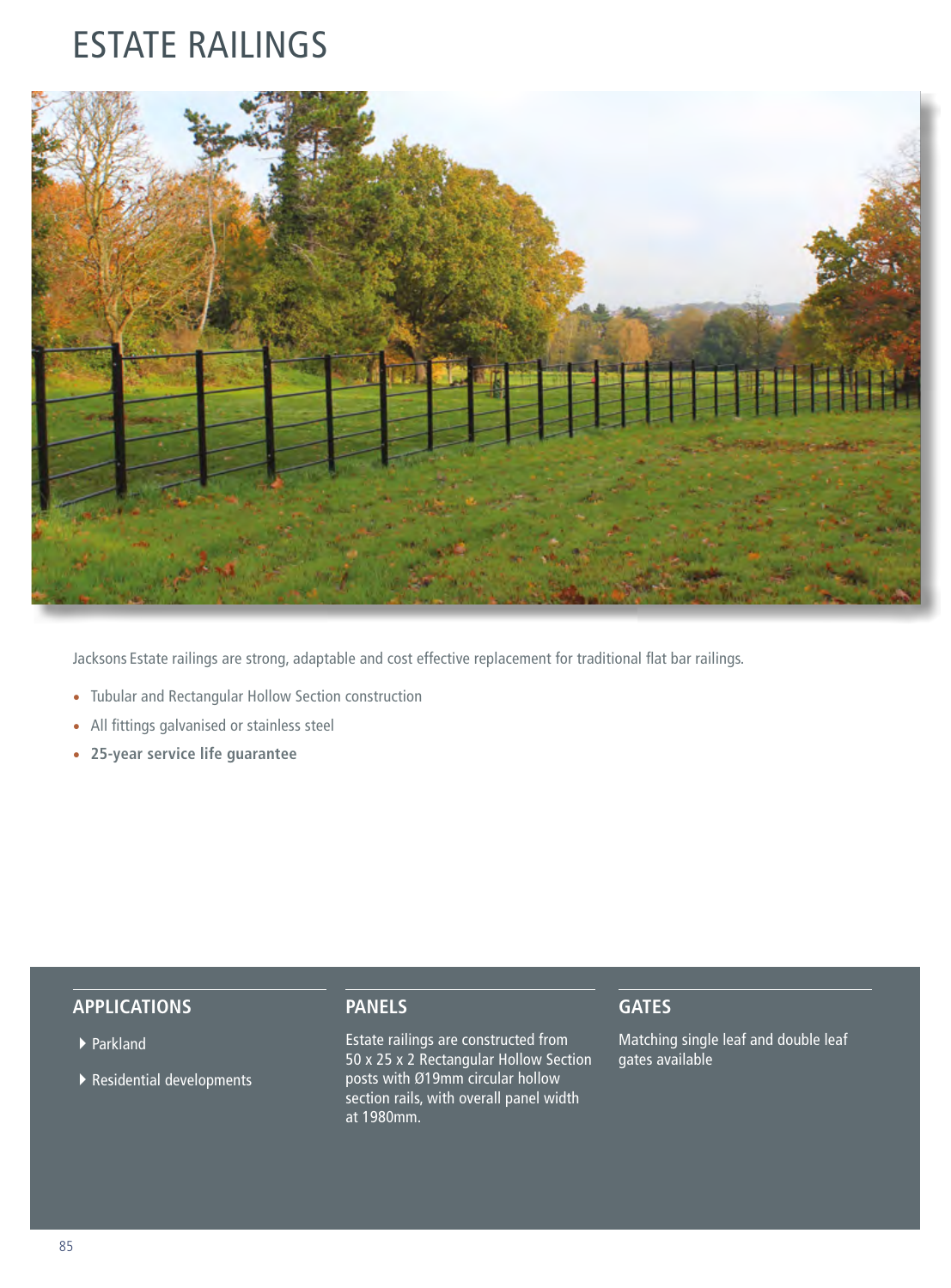

#### **Fence**

| HEIGHT (mm) | PANEL WIDTH (mm) | POST DIMENSIONS (mm) | RAILS (mm) |
|-------------|------------------|----------------------|------------|
| 200         | 000              |                      |            |

#### **Gates**

•Constructed from 50 x 30mm • Hanging stile is curved at top • Gates can be modified for automation

| HEIGHT (mm) | WIDTH (mm) |  |
|-------------|------------|--|
| 1215        | 1200       |  |
| 1215        | 3000       |  |
| 1215        | 3600       |  |

#### **POST OPTIONS**

- Overlength set in concrete as standard
- Base plated to bolt down onto concrete
- Cranked to suit wall mounting

### **FINISHES**

- Hot dip galvanised to BS EN ISO 1461 as standard
- Hot dip galvanised and powder coated to BS EN 13438
- Marine coat for installations within 500m of salt water or an estuary

- Black RAL 9005
- Green RAL 6005
- Other colours are available on request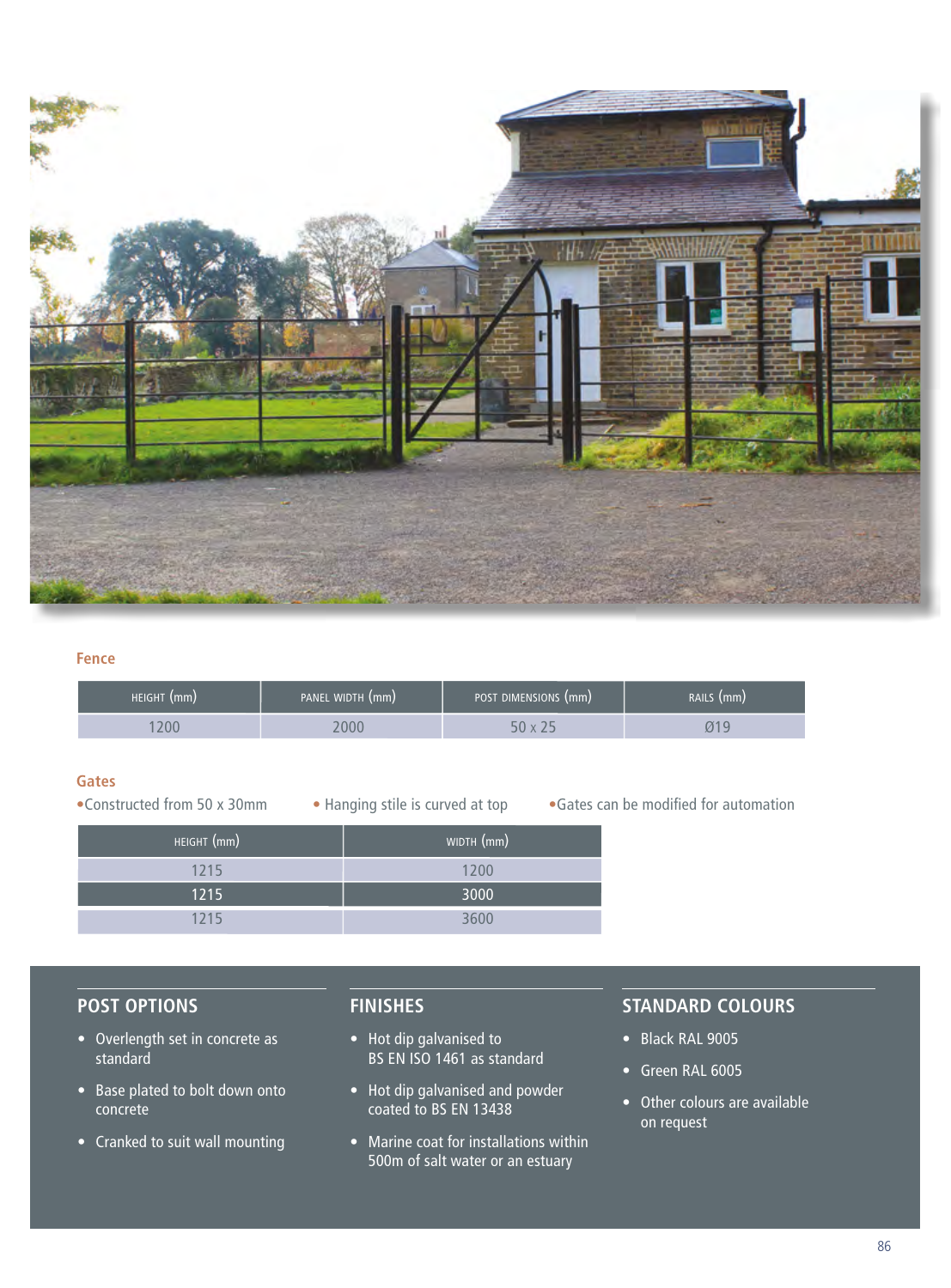# PEDESTRIAN GUARDRAIL



Specifically designed for class 1 highway applications, Jacksons Pedestrian Guardrail provides an effective roadside barrier for pedestrians while maintaining good visibility for motorists. The welded hollow tubular rail and solid pale construction is extremely strong and features a bolt-together design for ease of installation or replacement.

- **1. Standard** with inline pales from top to bottom
- **2. See-through** with inline pales and clear visibility slot below top rail
- **3. Staggered** infill bars are staggered
- Can be manufactured to suit gradients and radius
- Custom designs available
- **25-year service life guarantee**

#### **APPLICATIONS**

- ▶ Pedestrian fencing
- $\blacktriangleright$  Schools
- $\blacktriangleright$  Road infrastructure

#### **PANELS**

Pedestrian Guardrail is constructed from 50x30mm vertical and horizontal rails with 12mm solid pales at 112mm centres. Panels are 2000mm or 1830mm wide.

#### **GATES**

Matching single leaf and double leaf gates available